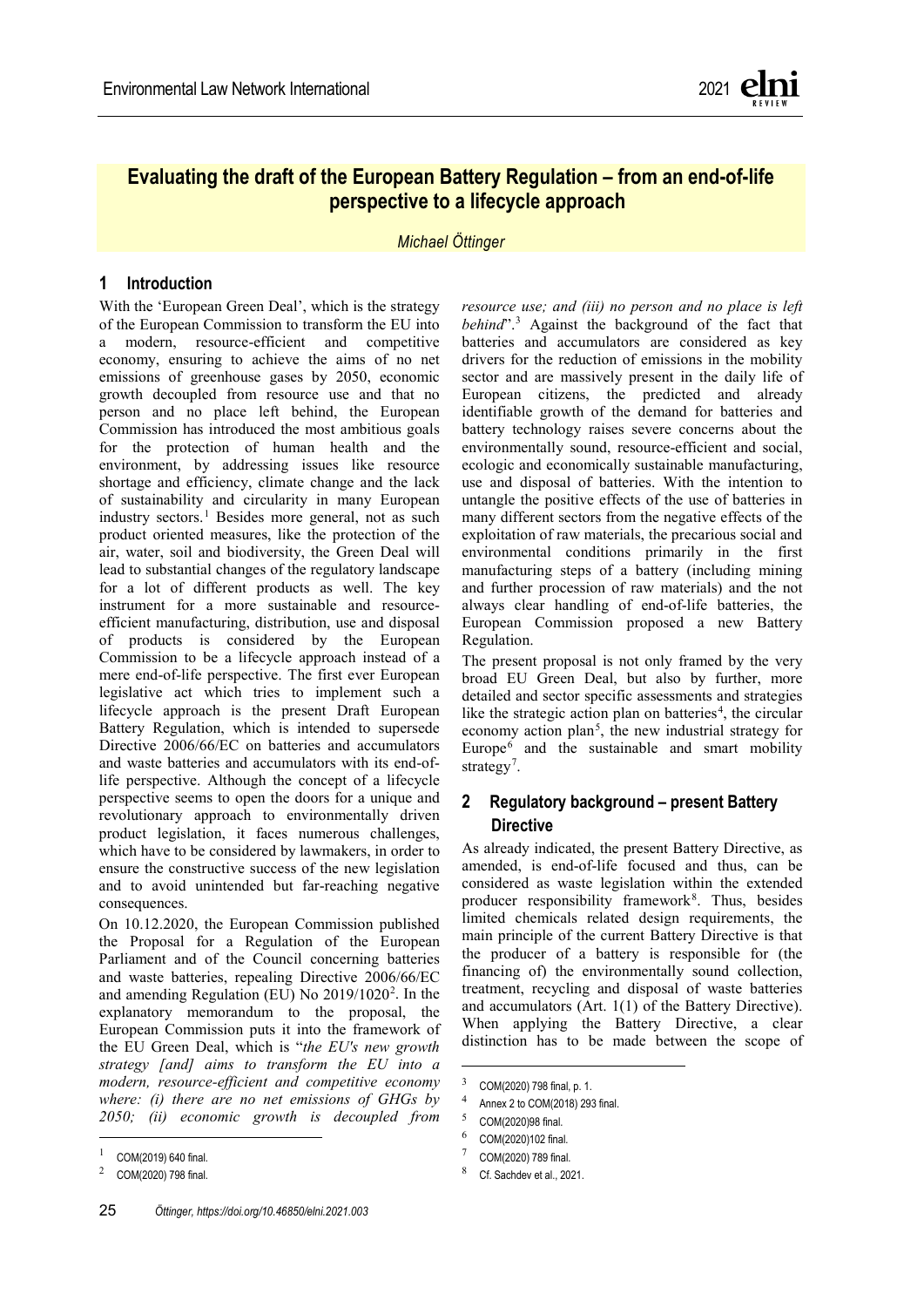

# **Evaluating the draft of the European Battery Regulation – from an end-of-life perspective to a lifecycle approach**

*Michael Öttinger*

#### **1 Introduction**

With the 'European Green Deal', which is the strategy of the European Commission to transform the EU into a modern, resource-efficient and competitive economy, ensuring to achieve the aims of no net emissions of greenhouse gases by 2050, economic growth decoupled from resource use and that no person and no place left behind, the European Commission has introduced the most ambitious goals for the protection of human health and the environment, by addressing issues like resource shortage and efficiency, climate change and the lack of sustainability and circularity in many European industry sectors.<sup>[1](#page-1-0)</sup> Besides more general, not as such product oriented measures, like the protection of the air, water, soil and biodiversity, the Green Deal will lead to substantial changes of the regulatory landscape for a lot of different products as well. The key instrument for a more sustainable and resourceefficient manufacturing, distribution, use and disposal of products is considered by the European Commission to be a lifecycle approach instead of a mere end-of-life perspective. The first ever European legislative act which tries to implement such a lifecycle approach is the present Draft European Battery Regulation, which is intended to supersede Directive 2006/66/EC on batteries and accumulators and waste batteries and accumulators with its end-oflife perspective. Although the concept of a lifecycle perspective seems to open the doors for a unique and revolutionary approach to environmentally driven product legislation, it faces numerous challenges, which have to be considered by lawmakers, in order to ensure the constructive success of the new legislation and to avoid unintended but far-reaching negative consequences.

On 10.12.2020, the European Commission published the Proposal for a Regulation of the European Parliament and of the Council concerning batteries and waste batteries, repealing Directive 2006/66/EC and amending Regulation (EU) No [2](#page-1-1)019/1020<sup>2</sup>. In the explanatory memorandum to the proposal, the European Commission puts it into the framework of the EU Green Deal, which is "*the EU's new growth strategy [and] aims to transform the EU into a modern, resource-efficient and competitive economy where: (i) there are no net emissions of GHGs by 2050; (ii) economic growth is decoupled from* 

*resource use; and (iii) no person and no place is left behind*".[3](#page-1-2) Against the background of the fact that batteries and accumulators are considered as key drivers for the reduction of emissions in the mobility sector and are massively present in the daily life of European citizens, the predicted and already identifiable growth of the demand for batteries and battery technology raises severe concerns about the environmentally sound, resource-efficient and social, ecologic and economically sustainable manufacturing, use and disposal of batteries. With the intention to untangle the positive effects of the use of batteries in many different sectors from the negative effects of the exploitation of raw materials, the precarious social and environmental conditions primarily in the first manufacturing steps of a battery (including mining and further procession of raw materials) and the not always clear handling of end-of-life batteries, the European Commission proposed a new Battery Regulation.

The present proposal is not only framed by the very broad EU Green Deal, but also by further, more detailed and sector specific assessments and strategies like the strategic action plan on batteries<sup>[4](#page-1-3)</sup>, the circular economy action plan<sup>[5](#page-1-4)</sup>, the new industrial strategy for Europe $<sup>6</sup>$  $<sup>6</sup>$  $<sup>6</sup>$  and the sustainable and smart mobility</sup> strategy<sup>[7](#page-1-0)</sup>.

# **2 Regulatory background – present Battery Directive**

As already indicated, the present Battery Directive, as amended, is end-of-life focused and thus, can be considered as waste legislation within the extended producer responsibility framework<sup>[8](#page-1-1)</sup>. Thus, besides limited chemicals related design requirements, the main principle of the current Battery Directive is that the producer of a battery is responsible for (the financing of) the environmentally sound collection, treatment, recycling and disposal of waste batteries and accumulators (Art. 1(1) of the Battery Directive). When applying the Battery Directive, a clear distinction has to be made between the scope of

<span id="page-1-5"></span><span id="page-1-4"></span><span id="page-1-3"></span><span id="page-1-2"></span><span id="page-1-0"></span> $1$  COM(2019) 640 final.

<span id="page-1-1"></span> $^{2}$  COM(2020) 798 final.

<span id="page-1-6"></span><sup>3</sup> COM(2020) 798 final, p. 1.

<sup>4</sup> Annex 2 to COM(2018) 293 final.

<sup>5</sup> COM(2020)98 final.

<sup>6</sup> COM(2020)102 final.

<sup>7</sup> COM(2020) 789 final.

<sup>8</sup> Cf. Sachdev et al., 2021.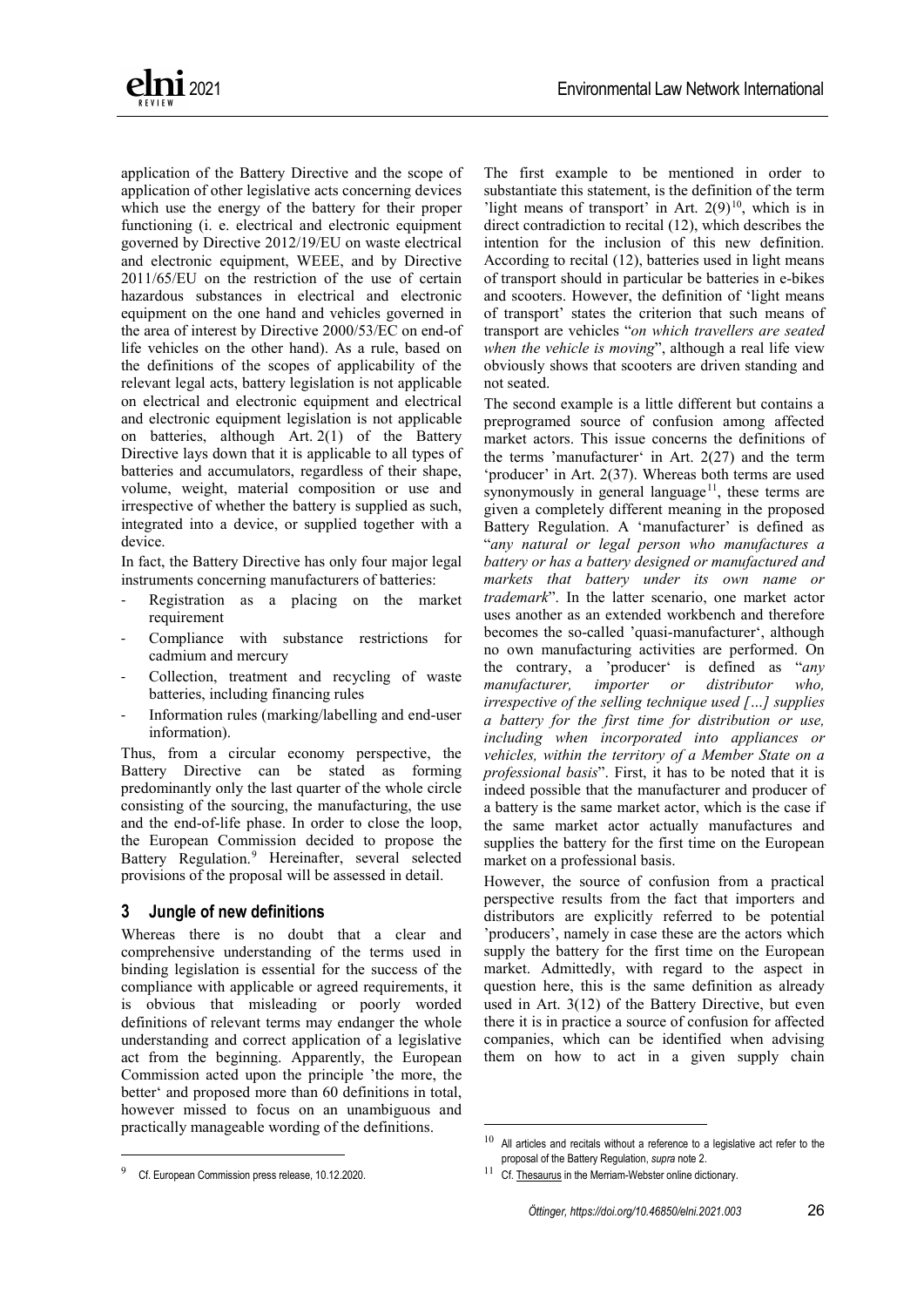

application of the Battery Directive and the scope of application of other legislative acts concerning devices which use the energy of the battery for their proper functioning (i. e. electrical and electronic equipment governed by Directive 2012/19/EU on waste electrical and electronic equipment, WEEE, and by Directive 2011/65/EU on the restriction of the use of certain hazardous substances in electrical and electronic equipment on the one hand and vehicles governed in the area of interest by Directive 2000/53/EC on end-of life vehicles on the other hand). As a rule, based on the definitions of the scopes of applicability of the relevant legal acts, battery legislation is not applicable on electrical and electronic equipment and electrical and electronic equipment legislation is not applicable on batteries, although Art. 2(1) of the Battery Directive lays down that it is applicable to all types of batteries and accumulators, regardless of their shape, volume, weight, material composition or use and irrespective of whether the battery is supplied as such, integrated into a device, or supplied together with a device.

In fact, the Battery Directive has only four major legal instruments concerning manufacturers of batteries:

- Registration as a placing on the market requirement
- Compliance with substance restrictions for cadmium and mercury
- Collection, treatment and recycling of waste batteries, including financing rules
- Information rules (marking/labelling and end-user information).

Thus, from a circular economy perspective, the Battery Directive can be stated as forming predominantly only the last quarter of the whole circle consisting of the sourcing, the manufacturing, the use and the end-of-life phase. In order to close the loop, the European Commission decided to propose the Battery Regulation.[9](#page-2-0) Hereinafter, several selected provisions of the proposal will be assessed in detail.

#### **3 Jungle of new definitions**

<span id="page-2-1"></span><span id="page-2-0"></span>Whereas there is no doubt that a clear and comprehensive understanding of the terms used in binding legislation is essential for the success of the compliance with applicable or agreed requirements, it is obvious that misleading or poorly worded definitions of relevant terms may endanger the whole understanding and correct application of a legislative act from the beginning. Apparently, the European Commission acted upon the principle 'the more, the better' and proposed more than 60 definitions in total, however missed to focus on an unambiguous and practically manageable wording of the definitions.

The first example to be mentioned in order to substantiate this statement, is the definition of the term 'light means of transport' in Art.  $2(9)^{10}$ , which is in direct contradiction to recital (12), which describes the intention for the inclusion of this new definition. According to recital (12), batteries used in light means of transport should in particular be batteries in e-bikes and scooters. However, the definition of 'light means of transport' states the criterion that such means of transport are vehicles "*on which travellers are seated when the vehicle is moving*", although a real life view obviously shows that scooters are driven standing and not seated.

The second example is a little different but contains a preprogramed source of confusion among affected market actors. This issue concerns the definitions of the terms 'manufacturer' in Art. 2(27) and the term 'producer' in Art. 2(37). Whereas both terms are used synonymously in general language $11$ , these terms are given a completely different meaning in the proposed Battery Regulation. A 'manufacturer' is defined as "*any natural or legal person who manufactures a battery or has a battery designed or manufactured and markets that battery under its own name or trademark*". In the latter scenario, one market actor uses another as an extended workbench and therefore becomes the so-called 'quasi-manufacturer', although no own manufacturing activities are performed. On the contrary, a 'producer' is defined as "*any manufacturer, importer or distributor who, irrespective of the selling technique used […] supplies a battery for the first time for distribution or use, including when incorporated into appliances or vehicles, within the territory of a Member State on a professional basis*". First, it has to be noted that it is indeed possible that the manufacturer and producer of a battery is the same market actor, which is the case if the same market actor actually manufactures and supplies the battery for the first time on the European market on a professional basis.

However, the source of confusion from a practical perspective results from the fact that importers and distributors are explicitly referred to be potential 'producers', namely in case these are the actors which supply the battery for the first time on the European market. Admittedly, with regard to the aspect in question here, this is the same definition as already used in Art. 3(12) of the Battery Directive, but even there it is in practice a source of confusion for affected companies, which can be identified when advising them on how to act in a given supply chain

 $10$  All articles and recitals without a reference to a legislative act refer to the proposal of the Battery Regulation, *supra* note [2.](#page-1-6)

 $11$  Cf[. Thesaurus](https://www.merriam-webster.com/thesaurus/manufacturer) in the Merriam-Webster online dictionary.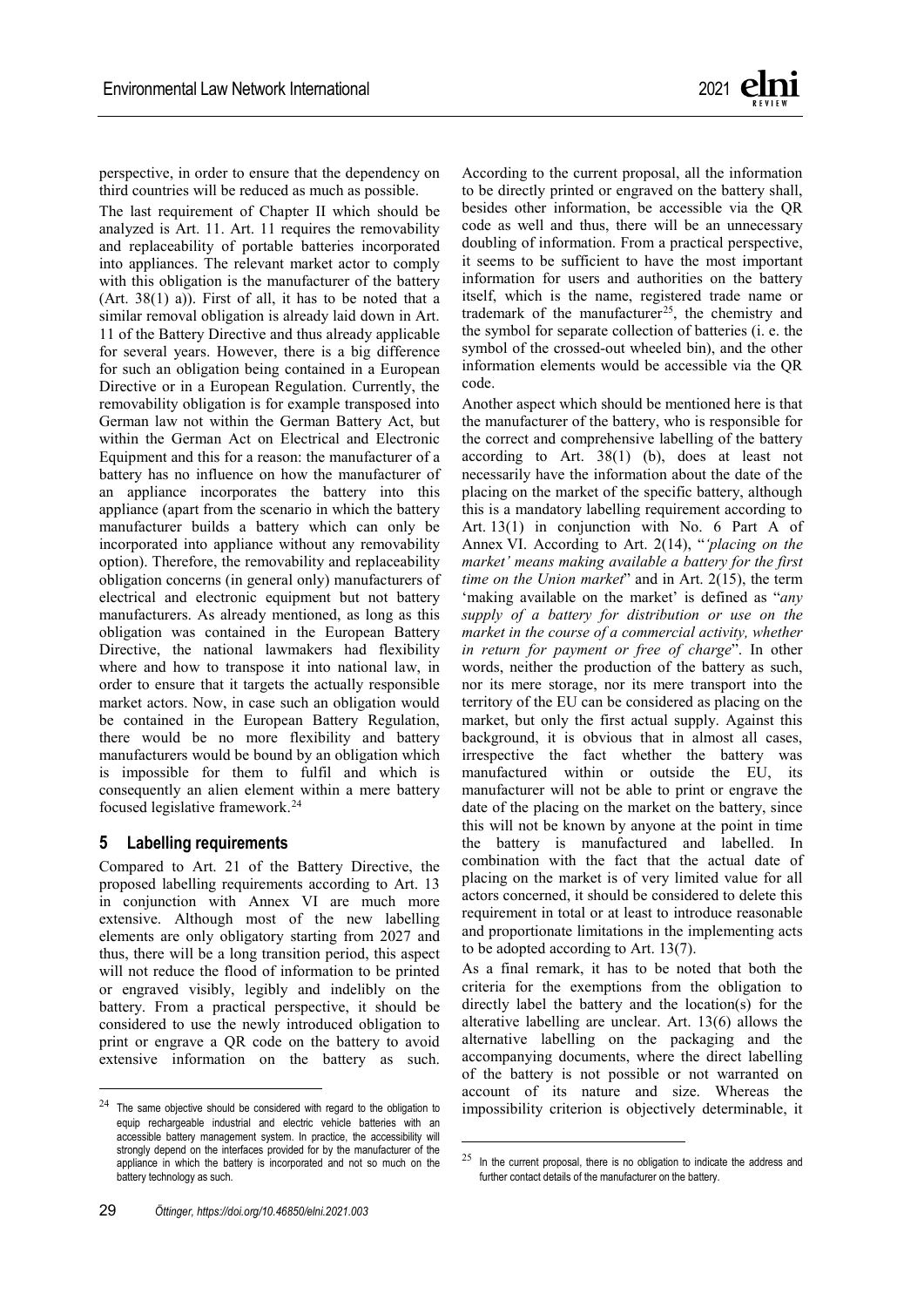perspective, in order to ensure that the dependency on third countries will be reduced as much as possible.

The last requirement of Chapter II which should be analyzed is Art. 11. Art. 11 requires the removability and replaceability of portable batteries incorporated into appliances. The relevant market actor to comply with this obligation is the manufacturer of the battery  $(Art. 38(1) a)$ . First of all, it has to be noted that a similar removal obligation is already laid down in Art. 11 of the Battery Directive and thus already applicable for several years. However, there is a big difference for such an obligation being contained in a European Directive or in a European Regulation. Currently, the removability obligation is for example transposed into German law not within the German Battery Act, but within the German Act on Electrical and Electronic Equipment and this for a reason: the manufacturer of a battery has no influence on how the manufacturer of an appliance incorporates the battery into this appliance (apart from the scenario in which the battery manufacturer builds a battery which can only be incorporated into appliance without any removability option). Therefore, the removability and replaceability obligation concerns (in general only) manufacturers of electrical and electronic equipment but not battery manufacturers. As already mentioned, as long as this obligation was contained in the European Battery Directive, the national lawmakers had flexibility where and how to transpose it into national law, in order to ensure that it targets the actually responsible market actors. Now, in case such an obligation would be contained in the European Battery Regulation, there would be no more flexibility and battery manufacturers would be bound by an obligation which is impossible for them to fulfil and which is consequently an alien element within a mere battery focused legislative framework.[24](#page-5-0)

#### **5 Labelling requirements**

Compared to Art. 21 of the Battery Directive, the proposed labelling requirements according to Art. 13 in conjunction with Annex VI are much more extensive. Although most of the new labelling elements are only obligatory starting from 2027 and thus, there will be a long transition period, this aspect will not reduce the flood of information to be printed or engraved visibly, legibly and indelibly on the battery. From a practical perspective, it should be considered to use the newly introduced obligation to print or engrave a QR code on the battery to avoid extensive information on the battery as such.

According to the current proposal, all the information to be directly printed or engraved on the battery shall, besides other information, be accessible via the QR code as well and thus, there will be an unnecessary doubling of information. From a practical perspective, it seems to be sufficient to have the most important information for users and authorities on the battery itself, which is the name, registered trade name or trademark of the manufacturer<sup>25</sup>, the chemistry and the symbol for separate collection of batteries (i. e. the symbol of the crossed-out wheeled bin), and the other information elements would be accessible via the QR code.

Another aspect which should be mentioned here is that the manufacturer of the battery, who is responsible for the correct and comprehensive labelling of the battery according to Art. 38(1) (b), does at least not necessarily have the information about the date of the placing on the market of the specific battery, although this is a mandatory labelling requirement according to Art. 13(1) in conjunction with No. 6 Part A of Annex VI. According to Art. 2(14), "*'placing on the market' means making available a battery for the first time on the Union market*" and in Art. 2(15), the term 'making available on the market' is defined as "*any supply of a battery for distribution or use on the market in the course of a commercial activity, whether in return for payment or free of charge*". In other words, neither the production of the battery as such, nor its mere storage, nor its mere transport into the territory of the EU can be considered as placing on the market, but only the first actual supply. Against this background, it is obvious that in almost all cases, irrespective the fact whether the battery was manufactured within or outside the EU, its manufacturer will not be able to print or engrave the date of the placing on the market on the battery, since this will not be known by anyone at the point in time the battery is manufactured and labelled. In combination with the fact that the actual date of placing on the market is of very limited value for all actors concerned, it should be considered to delete this requirement in total or at least to introduce reasonable and proportionate limitations in the implementing acts to be adopted according to Art. 13(7).

As a final remark, it has to be noted that both the criteria for the exemptions from the obligation to directly label the battery and the location(s) for the alterative labelling are unclear. Art. 13(6) allows the alternative labelling on the packaging and the accompanying documents, where the direct labelling of the battery is not possible or not warranted on account of its nature and size. Whereas the impossibility criterion is objectively determinable, it

<span id="page-5-1"></span><span id="page-5-0"></span> $24$  The same objective should be considered with regard to the obligation to equip rechargeable industrial and electric vehicle batteries with an accessible battery management system. In practice, the accessibility will strongly depend on the interfaces provided for by the manufacturer of the appliance in which the battery is incorporated and not so much on the battery technology as such.

 $25$  In the current proposal, there is no obligation to indicate the address and further contact details of the manufacturer on the battery.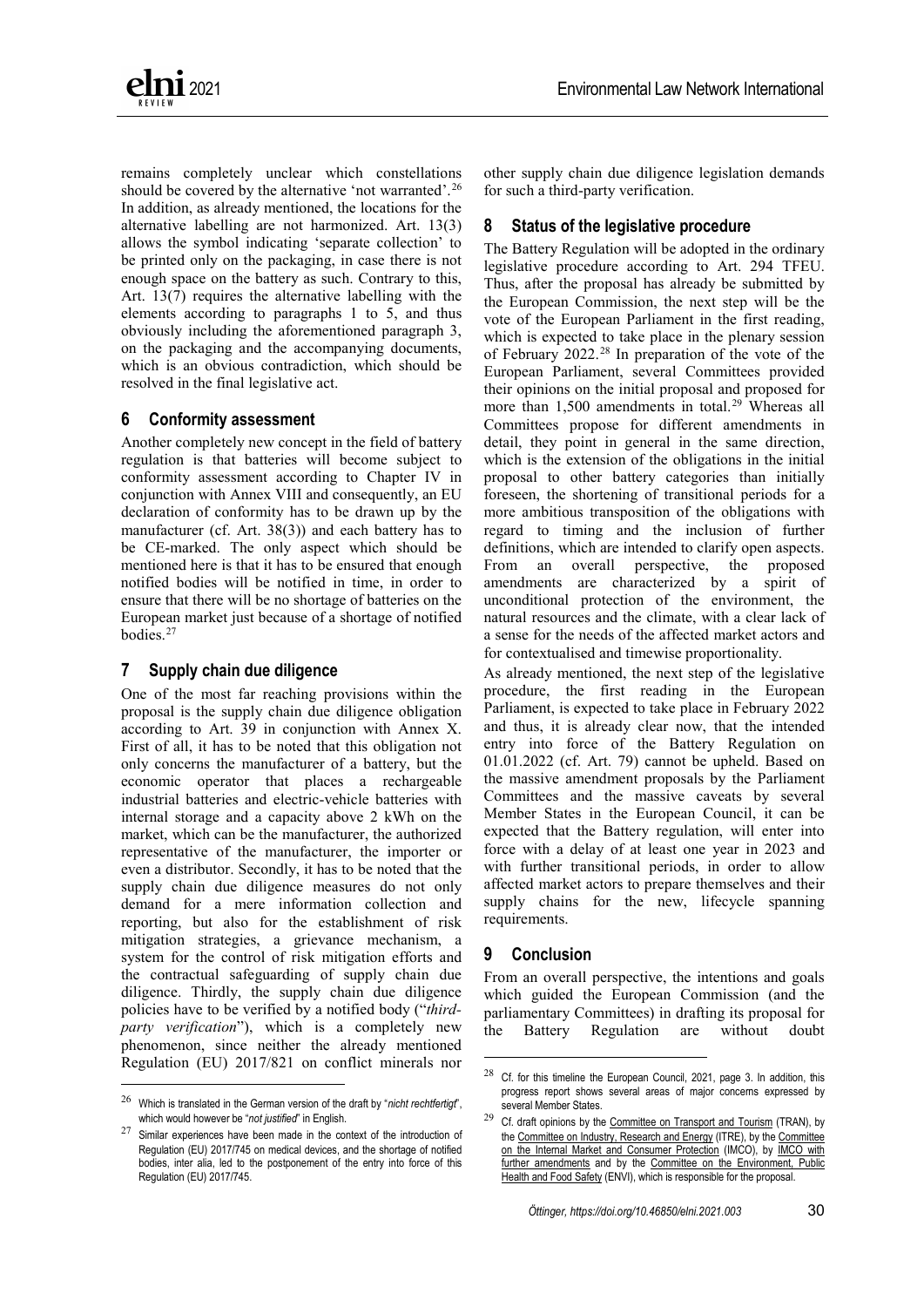

remains completely unclear which constellations should be covered by the alternative 'not warranted'.<sup>[26](#page-6-0)</sup> In addition, as already mentioned, the locations for the alternative labelling are not harmonized. Art. 13(3) allows the symbol indicating 'separate collection' to be printed only on the packaging, in case there is not enough space on the battery as such. Contrary to this, Art. 13(7) requires the alternative labelling with the elements according to paragraphs 1 to 5, and thus obviously including the aforementioned paragraph 3, on the packaging and the accompanying documents, which is an obvious contradiction, which should be resolved in the final legislative act.

#### **6 Conformity assessment**

Another completely new concept in the field of battery regulation is that batteries will become subject to conformity assessment according to Chapter IV in conjunction with Annex VIII and consequently, an EU declaration of conformity has to be drawn up by the manufacturer (cf. Art. 38(3)) and each battery has to be CE-marked. The only aspect which should be mentioned here is that it has to be ensured that enough notified bodies will be notified in time, in order to ensure that there will be no shortage of batteries on the European market just because of a shortage of notified bodies.<sup>[27](#page-6-1)</sup>

# **7 Supply chain due diligence**

One of the most far reaching provisions within the proposal is the supply chain due diligence obligation according to Art. 39 in conjunction with Annex X. First of all, it has to be noted that this obligation not only concerns the manufacturer of a battery, but the economic operator that places a rechargeable industrial batteries and electric-vehicle batteries with internal storage and a capacity above 2 kWh on the market, which can be the manufacturer, the authorized representative of the manufacturer, the importer or even a distributor. Secondly, it has to be noted that the supply chain due diligence measures do not only demand for a mere information collection and reporting, but also for the establishment of risk mitigation strategies, a grievance mechanism, a system for the control of risk mitigation efforts and the contractual safeguarding of supply chain due diligence. Thirdly, the supply chain due diligence policies have to be verified by a notified body ("*thirdparty verification*"), which is a completely new phenomenon, since neither the already mentioned Regulation (EU) 2017/821 on conflict minerals nor other supply chain due diligence legislation demands for such a third-party verification.

#### **8 Status of the legislative procedure**

The Battery Regulation will be adopted in the ordinary legislative procedure according to Art. 294 TFEU. Thus, after the proposal has already be submitted by the European Commission, the next step will be the vote of the European Parliament in the first reading, which is expected to take place in the plenary session of February 2022.[28](#page-6-2) In preparation of the vote of the European Parliament, several Committees provided their opinions on the initial proposal and proposed for more than 1,500 amendments in total.<sup>[29](#page-6-3)</sup> Whereas all Committees propose for different amendments in detail, they point in general in the same direction, which is the extension of the obligations in the initial proposal to other battery categories than initially foreseen, the shortening of transitional periods for a more ambitious transposition of the obligations with regard to timing and the inclusion of further definitions, which are intended to clarify open aspects. From an overall perspective, the proposed amendments are characterized by a spirit of unconditional protection of the environment, the natural resources and the climate, with a clear lack of a sense for the needs of the affected market actors and for contextualised and timewise proportionality.

As already mentioned, the next step of the legislative procedure, the first reading in the European Parliament, is expected to take place in February 2022 and thus, it is already clear now, that the intended entry into force of the Battery Regulation on 01.01.2022 (cf. Art. 79) cannot be upheld. Based on the massive amendment proposals by the Parliament Committees and the massive caveats by several Member States in the European Council, it can be expected that the Battery regulation, will enter into force with a delay of at least one year in 2023 and with further transitional periods, in order to allow affected market actors to prepare themselves and their supply chains for the new, lifecycle spanning requirements.

# **9 Conclusion**

From an overall perspective, the intentions and goals which guided the European Commission (and the parliamentary Committees) in drafting its proposal for the Battery Regulation are without doubt

<span id="page-6-2"></span><span id="page-6-0"></span><sup>26</sup> Which is translated in the German version of the draft by "*nicht rechtfertigt*", which would however be "*not justified*" in English.

<span id="page-6-3"></span><span id="page-6-1"></span><sup>27</sup> Similar experiences have been made in the context of the introduction of Regulation (EU) 2017/745 on medical devices, and the shortage of notified bodies, inter alia, led to the postponement of the entry into force of this Regulation (EU) 2017/745.

 $28$  Cf. for this timeline the European Council, 2021, page 3. In addition, this progress report shows several areas of major concerns expressed by several Member States.

<sup>&</sup>lt;sup>29</sup> Cf. draft opinions by the **Committee on Transport and Tourism** (TRAN), by th[e Committee on Industry, Research and Energy](https://www.europarl.europa.eu/doceo/document/ITRE-PA-692744_EN.pdf) (ITRE), by th[e Committee](https://www.europarl.europa.eu/doceo/document/IMCO-PA-695236_EN.pdf)  [on the Internal Market and Consumer Protection](https://www.europarl.europa.eu/doceo/document/IMCO-PA-695236_EN.pdf) (IMCO), by [IMCO with](https://www.europarl.europa.eu/doceo/document/IMCO-AM-697546_EN.pdf)  [further amendments](https://www.europarl.europa.eu/doceo/document/IMCO-AM-697546_EN.pdf) and by the [Committee on the Environment, Public](https://eur-lex.europa.eu/legal-content/EN/TXT/PDF/?uri=CONSIL:ST_9052_2021_REV_1&from=EN)  [Health and Food Safety](https://eur-lex.europa.eu/legal-content/EN/TXT/PDF/?uri=CONSIL:ST_9052_2021_REV_1&from=EN) (ENVI), which is responsible for the proposal.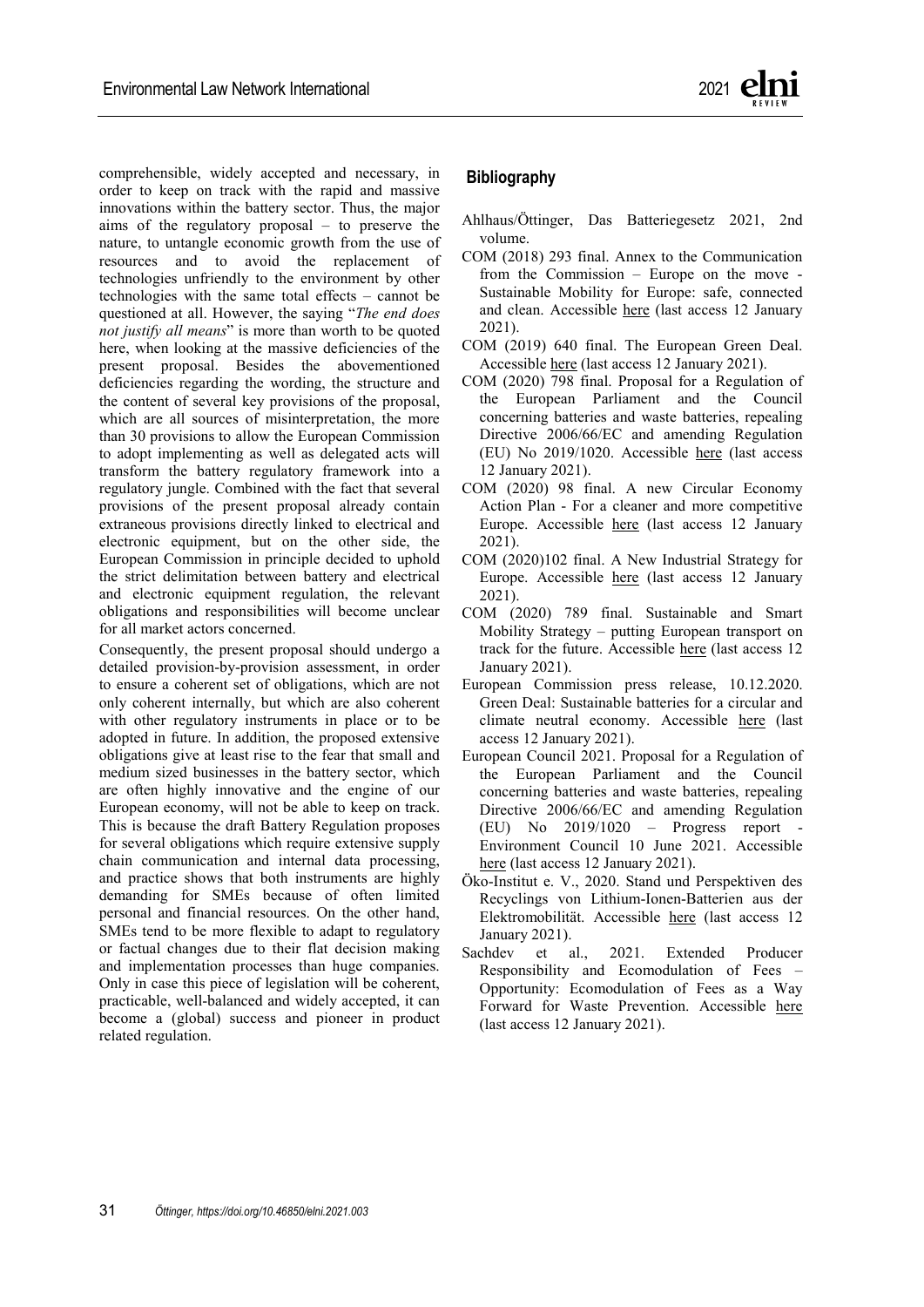

comprehensible, widely accepted and necessary, in order to keep on track with the rapid and massive innovations within the battery sector. Thus, the major aims of the regulatory proposal – to preserve the nature, to untangle economic growth from the use of resources and to avoid the replacement of technologies unfriendly to the environment by other technologies with the same total effects – cannot be questioned at all. However, the saying "*The end does not justify all means*" is more than worth to be quoted here, when looking at the massive deficiencies of the present proposal. Besides the abovementioned deficiencies regarding the wording, the structure and the content of several key provisions of the proposal, which are all sources of misinterpretation, the more than 30 provisions to allow the European Commission to adopt implementing as well as delegated acts will transform the battery regulatory framework into a regulatory jungle. Combined with the fact that several provisions of the present proposal already contain extraneous provisions directly linked to electrical and electronic equipment, but on the other side, the European Commission in principle decided to uphold the strict delimitation between battery and electrical and electronic equipment regulation, the relevant obligations and responsibilities will become unclear for all market actors concerned.

Consequently, the present proposal should undergo a detailed provision-by-provision assessment, in order to ensure a coherent set of obligations, which are not only coherent internally, but which are also coherent with other regulatory instruments in place or to be adopted in future. In addition, the proposed extensive obligations give at least rise to the fear that small and medium sized businesses in the battery sector, which are often highly innovative and the engine of our European economy, will not be able to keep on track. This is because the draft Battery Regulation proposes for several obligations which require extensive supply chain communication and internal data processing, and practice shows that both instruments are highly demanding for SMEs because of often limited personal and financial resources. On the other hand, SMEs tend to be more flexible to adapt to regulatory or factual changes due to their flat decision making and implementation processes than huge companies. Only in case this piece of legislation will be coherent, practicable, well-balanced and widely accepted, it can become a (global) success and pioneer in product related regulation.

#### **Bibliography**

- Ahlhaus/Öttinger, Das Batteriegesetz 2021, 2nd volume.
- COM (2018) 293 final. Annex to the Communication from the Commission – Europe on the move -Sustainable Mobility for Europe: safe, connected and clean. Accessible [here](https://eur-lex.europa.eu/legal-content/EN/TXT/?uri=CELEX%3A52018DC0293) (last access 12 January 2021).
- COM (2019) 640 final. The European Green Deal. Accessible [here](https://eur-lex.europa.eu/legal-content/EN/TXT/?uri=COM%3A2019%3A640%3AFIN) (last access 12 January 2021).
- COM (2020) 798 final. Proposal for a Regulation of the European Parliament and the Council concerning batteries and waste batteries, repealing Directive 2006/66/EC and amending Regulation (EU) No 2019/1020. Accessible [here](https://eur-lex.europa.eu/legal-content/EN/TXT/?uri=CELEX%3A52020PC0798) (last access 12 January 2021).
- COM (2020) 98 final. A new Circular Economy Action Plan - For a cleaner and more competitive Europe. Accessible [here](https://eur-lex.europa.eu/legal-content/EN/ALL/?uri=COM%3A2020%3A98%3AFIN) (last access 12 January 2021).
- COM (2020)102 final. A New Industrial Strategy for Europe. Accessible [here](https://eur-lex.europa.eu/legal-content/EN/ALL/?uri=COM%3A2020%3A102%3AFIN) (last access 12 January 2021).
- COM (2020) 789 final. Sustainable and Smart Mobility Strategy – putting European transport on track for the future. Accessible [here](https://eur-lex.europa.eu/legal-content/EN/TXT/?uri=CELEX%3A52020DC0789) (last access 12 January 2021).
- European Commission press release, 10.12.2020. Green Deal: Sustainable batteries for a circular and climate neutral economy. Accessible [here](https://ec.europa.eu/commission/presscorner/detail/en/ip_20_2312) (last access 12 January 2021).
- European Council 2021. Proposal for a Regulation of the European Parliament and the Council concerning batteries and waste batteries, repealing Directive 2006/66/EC and amending Regulation (EU) No 2019/1020 – Progress report -Environment Council 10 June 2021. Accessible [here](https://eur-lex.europa.eu/legal-content/EN/TXT/PDF/?uri=CONSIL:ST_9052_2021_REV_1&from=EN) (last access 12 January 2021).
- Öko-Institut e. V., 2020. Stand und Perspektiven des Recyclings von Lithium-Ionen-Batterien aus der Elektromobilität. Accessible [here](https://www.oeko.de/fileadmin/oekodoc/Strategiepapier-Mercator-Recycling-Batterien.pdf) (last access 12 January 2021).
- Sachdev et al., 2021. Extended Producer Responsibility and Ecomodulation of Fees – Opportunity: Ecomodulation of Fees as a Way Forward for Waste Prevention. Accessible [here](https://www.ecologic.eu/sites/default/files/publication/2021/50052-Extended-Producer-Responsibility-and-ecomodulation-of-fees-web.pdf) (last access 12 January 2021).